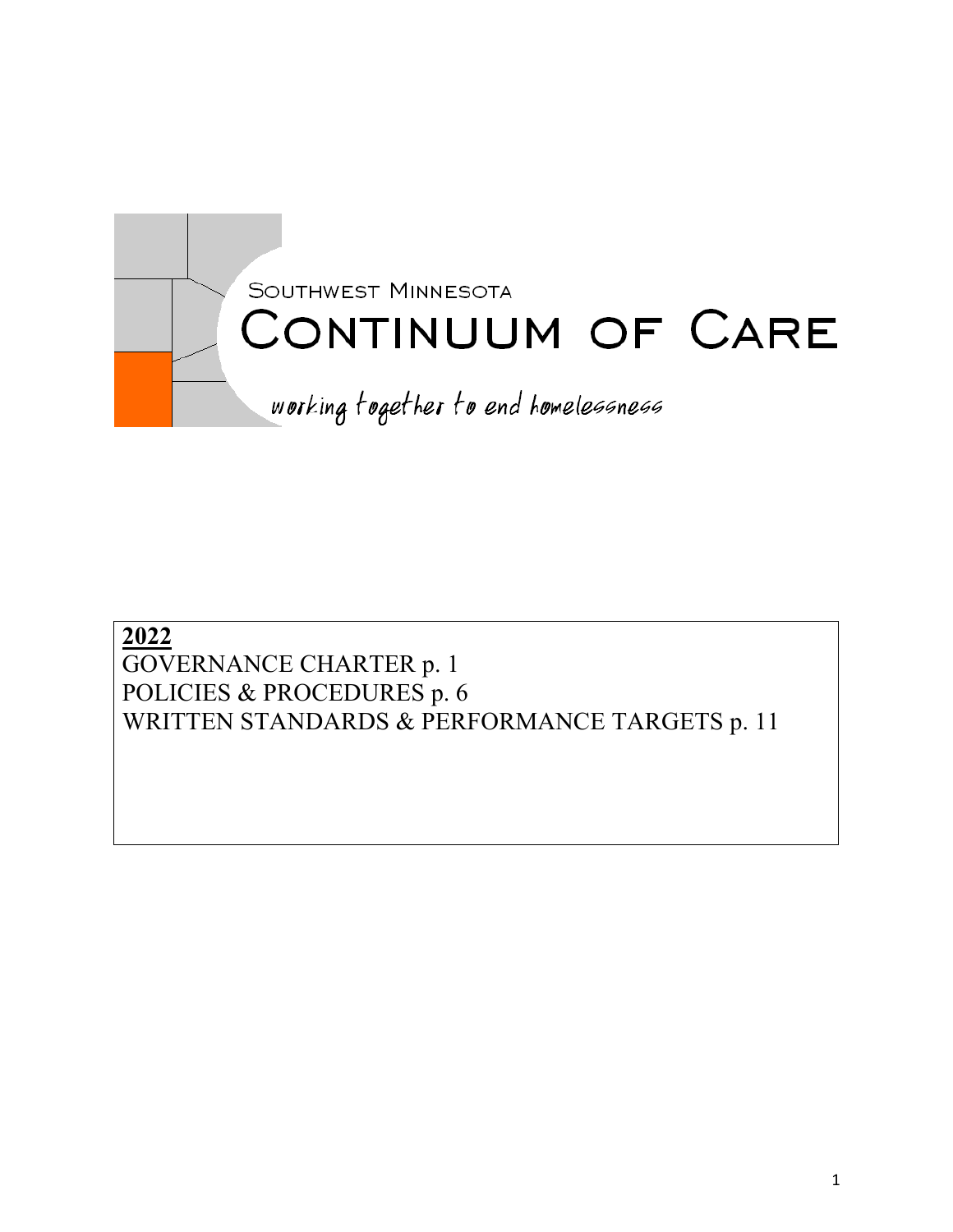# **GOVERNANCE CHARTER**

### **Name**

The name of this unincorporated organization is Southwest Minnesota Continuum of Care (hereinafter referred to as the "SW MN CoC").

# **Geographic Area**





UCAP (United Community Action Partnership) Counties: Rock, Pipestone, Murray and

Prairie Five (Prairie Five Community Action Council) Counties: Big Stone, Swift, Chippewa, Lac qui

# **Purpose**

The purpose of the SW MN CoC is to:

- To represent and encourage collaboration among the relevant organizations and programs serving persons who are homeless or facing homelessness;
- To secure funding for efforts by providers and government entities to prevent homelessness and quickly re-house homeless individuals (including unaccompanied youth) and families, while minimizing the trauma and dislocation that homelessness causes to individuals, families, and communities;
- To ensure that the CoC is meeting all of the responsibilities assigned to it by Housing and Urban Development (HUD) regulations and the HEARTH Act;
- To Promote access to and effective use of mainstream programs by homeless individuals and families;
- To maximize self-sufficiency among individuals and families that experience homelessness;
- To encourage and educate on service and housing best practices and quality performance.

Nobles.Lincoln, Lyon, Redwood, Cottonwood, Jackson, Renville, Kandiyohi, Meeker and McLeod. Parle and Yellow Medicine.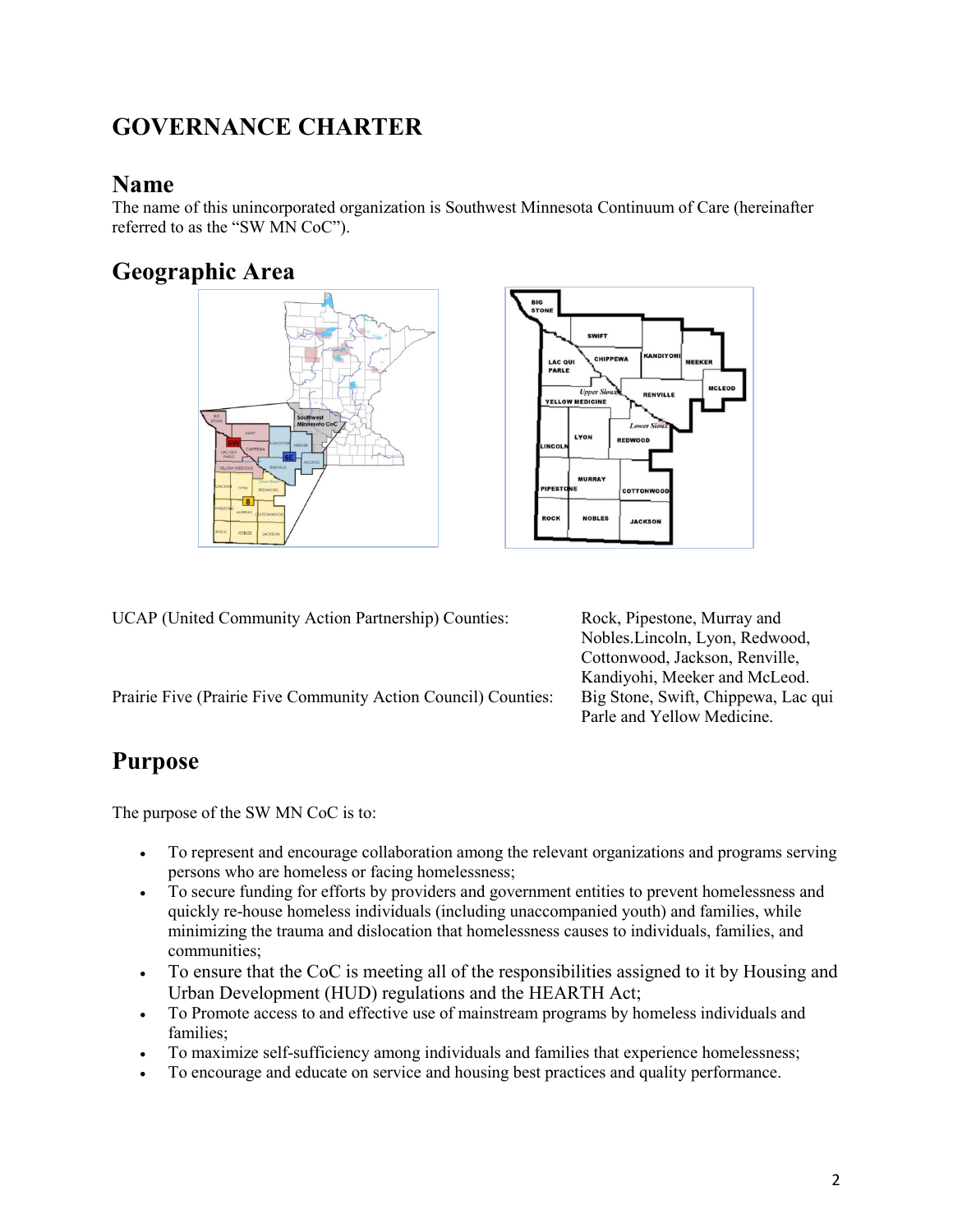# **Responsibilities**

The SW MN CoC is responsible for fulfilling four major duties, as follows:

### **1. Operation of the SW MN CoC**

- Hold meetings of the full membership, with published agendas, at least semi-annually;
- Issue a public invitation annually for new members to join within the geographic area via newspaper notices in Worthington, Marshall, Willmar and Hutchinson
- Adopt and follow a written process to select a CoC board and review, update, and approve the process at least once every 5 years;
- Appoint additional committees, subcommittees, or workgroups;
- For CoC and ESG grants, establish performance targets appropriate for population and program type in consultation with recipients and sub recipients, then monitor recipient and sub recipient performance, evaluate outcomes, take action against poor performers, and report to HUD;
- Establish and operate a coordinated assessment system in consultation with recipients of ESG Funds; and
- Establish and follow written standards for providing CoC assistance in consultation with recipients of ESG Funds. At a minimum, these written standards must include:

a. Policies and procedures for evaluating individuals' and families' eligibility for assistance;

b. Policies and procedures for determining and prioritizing which eligible individuals and families will receive transitional housing assistance;

c. Policies and procedures for determining and prioritizing which eligible families and individuals will receive rapid rehousing assistance;

d. Standards for determining what percentage or amount of rent each program participant must pay while receiving rapid rehousing assistance; and

e. Policies and procedures for determining which eligible individuals and families will receive permanent supportive housing assistance.

### **2. Designation and operation of a Homeless Management Information System (HMIS)**

- Designate a single HMIS for its geographic area and designate an eligible applicant to manage its HMIS. The Local System Administrator and the State System Administrator is Institute for Community Alliances.
- Review, revise, and approve privacy, security, and data quality plans;
- Adopt, follow, and update annually a Memorandum of Understanding in consultation with the collaborative applicant and the HMIS lead [most recent MOU  $7/1/2021 - 12/31/2022$ ];
- Ensure consistent participation of recipients/sub recipients in HMIS; and
- Ensure that the HMIS is administered in compliance with HUD requirements.

#### **3. Continuum of Care Planning**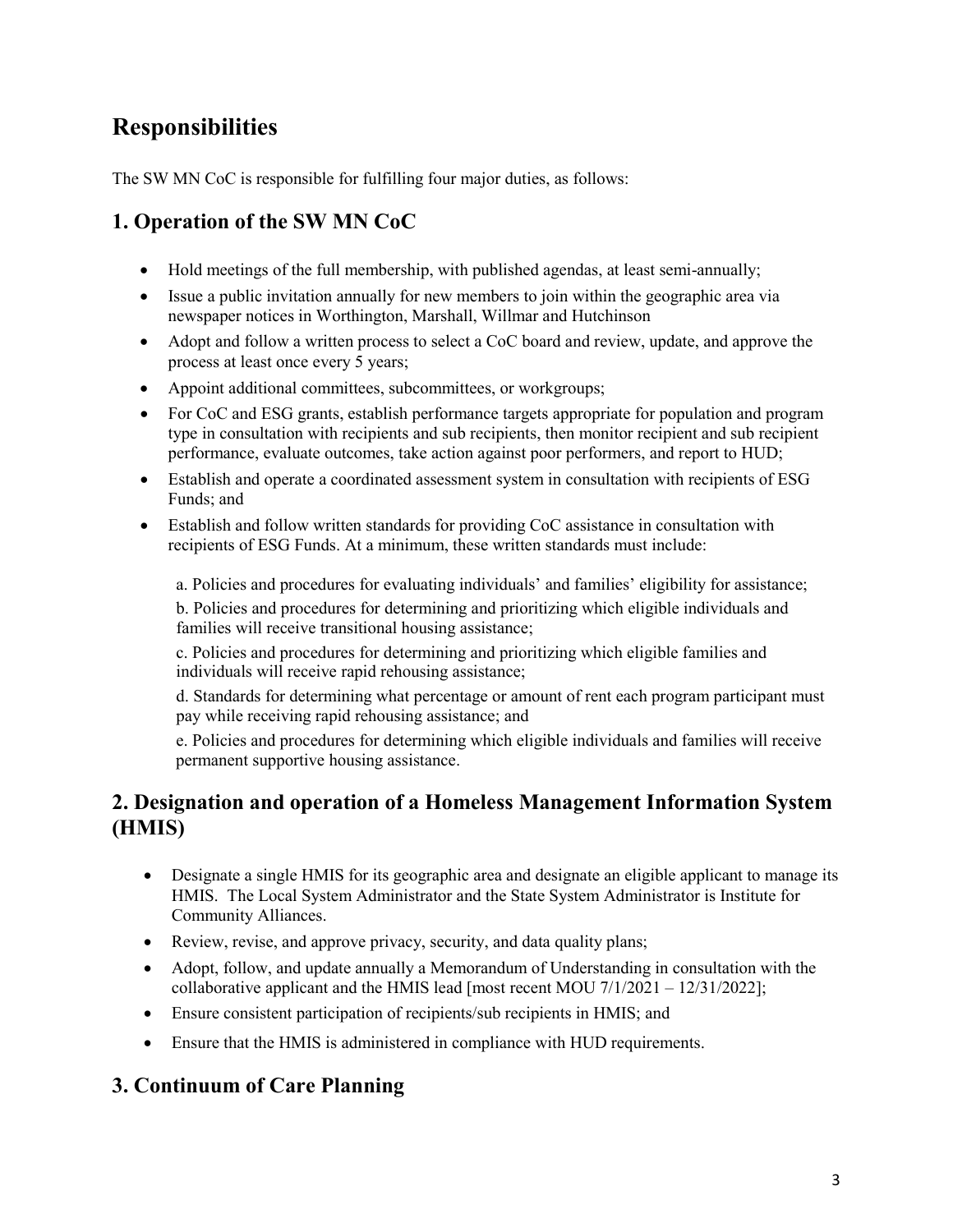- Coordinate implementation of a housing and service system;
- Conduct at least one Point-in-Time count of homeless persons per year. This count collects data on where the homeless households are sleeping, household size, disability, and chronicity of homelessness.
- Conduct an annual gaps analysis of homelessness needs and services;
- Provide information required to complete the Consolidated Plan(s);
- Consult with State and local ESG recipients in the geographic area on the plan for allocating ESG funds and reporting/evaluating performance of ESG programs.
- Reallocate HUD grant funds based on current grant performance and annual gaps analysis and homelessness needs and services.

#### **4. Preparation of a CoC Application for Funds**

- Design, operate, and follow a collaborative process for the development of applications and approve submission of applications in response to a CoC Program Notice of Funding Opportunity (NOFO);
- Establish priorities for funding projects;
- Designate the collaborative applicant to submit the application. The current collaborative applicant is the Southwest Minnesota Housing Partnership. The collaborative applicant must collect and combine the required application information from all projects within the geographic area and will apply for funding for CoC planning activities.

# **CoC Membership**

- The full committee is made up of various housing and community service providers from throughout the region. The committee is always looking to diversify membership and we welcome anyone who is interested in becoming a member. A general list of those who may be interested in participating in the COC include:
- Local homeless coalitions and networks
- Religious leaders
- Homeless and formerly homeless people
- Mental Health service providers
- Homeless service providers, agencies, and advocates
- Schools & School Homeless Liaisons
- Nonprofit groups for the homeless
- Veterans service agencies
- Local, state and regional government representatives
- Police officers
- Employment programs and job councils
- Housing authorities and developers
- For Profit and Business communities
- Etc.

New members may enroll at any time during the year by providing to the CoC their names, contact information, and any relevant affiliation.

# **Meetings**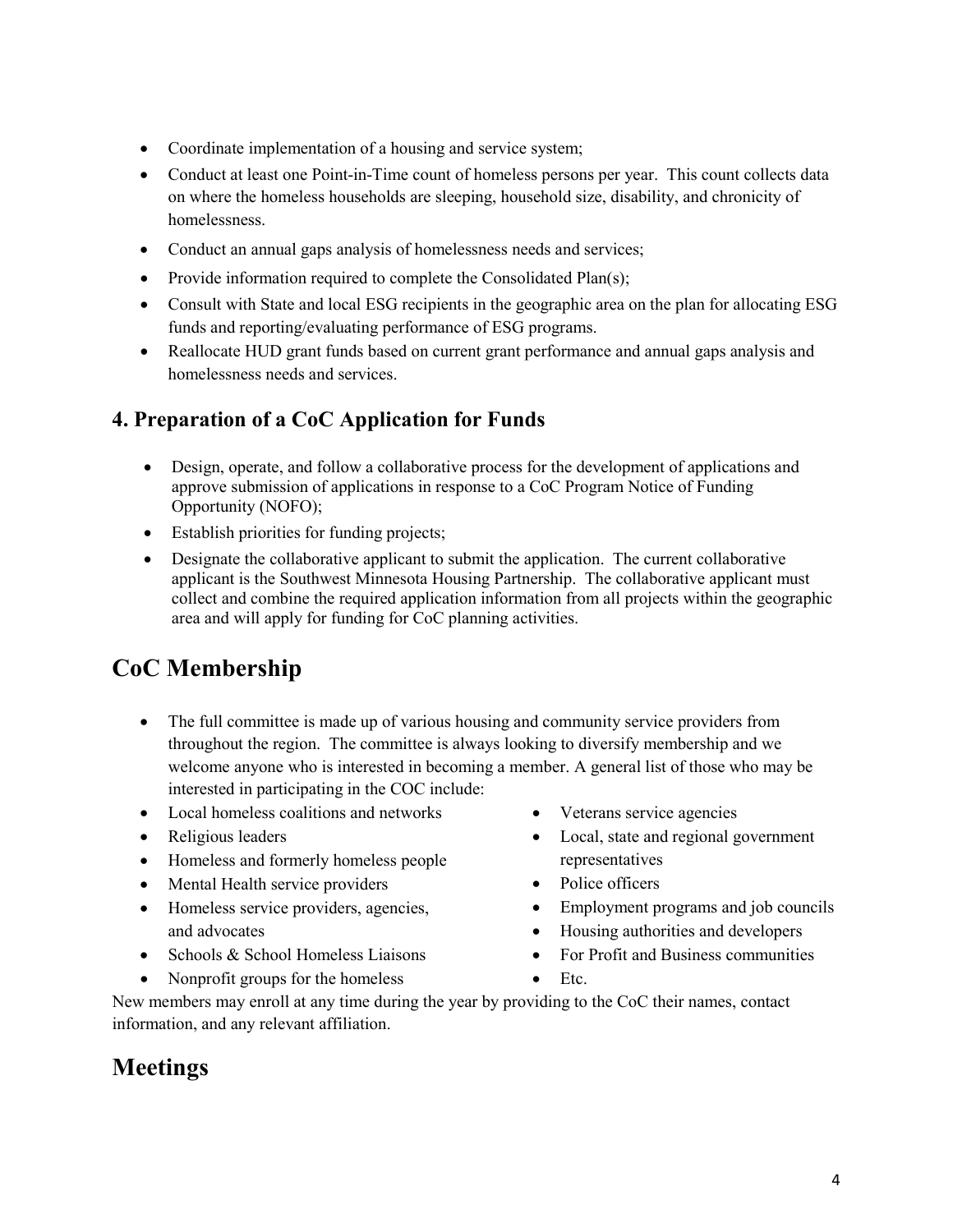The full membership of the SW MN CoC shall meet at least ten times per year. The meetings shall include a report on the CoC's activities, funding, and progress toward meeting goals. Meetings generally take place on the second Thursday of the month from 10:00 a.m. to 12:00 p.m. The meetings can be attended via phone and "GoToMeeting." Meeting agenda and minutes from prior meeting will be emailed to all CoC members at least 24 hours prior to meetings.

# **Board**

The SW MN CoC shall be governed by a Board, which will provide oversight and accountability for all SW MN CoC responsibilities.

The SW MN CoC Board consists of those members who can vote on SW MN CoC business. Each year, the board consists of one agency representatives of those agencies that attended at least 50% of meetings in the previous calendar year and who want to be on the Board. Homeless or formerly homeless members present are considered part of the board regardless of attendance record.

Unless otherwise provided by written agreement, any representative may resign at any time by giving written notice to the Chair. In addition, directors may be removed from the Board by a majority vote of remaining Board members for repeated absence, misconduct, failure to participate, or violation of conflict of interest policies.

The officers of the SW MN CoC shall be a Chair, who is responsible for running SW MN CoC meetings, Co-chairs who alternate running the meetings will be allowed and chairs serving for more than one year will be allowed with the approval of the Board.

A number equal to a majority of the Board shall constitute a quorum for the transaction of business at any meeting.

At all meetings, business items may be decided by arriving at a consensus. If a vote is necessary, all votes shall be by voice or ballot at the will of the majority of board members in attendance at a meeting with a quorum represented. No member may vote on any item which presents a real or perceived conflict of interest.

Any action that may be taken at any meeting of the SW MN CoC Board may be taken without a meeting if that action is approved, in writing (e.g. letter, email) by a majority of all SW MN CoC Board members who would be entitled to vote if a meeting was held for such purpose.

Documents requiring a signature from the SW MN CoC can be signed by the SW MN CoC Governing Board Chair and/or the SW MN CoC Coordinator.

## **Committees**

#### **Project Performance and Review Committee**

The SW MN CoC has a Project Performance Subcommittee consisting of at least one member plus the Continuum of Care coordinator. This committee reviews Annual Performance Reports (APRs) of all HUD grants before they are submitted to HUD and is responsible for project ranking as part of the annual application to HUD. The committee, facilitated by the CoC coordinator working with the Minnesota Department of Human Services Office of Economic Opportunity (MN DHS OEO), will receive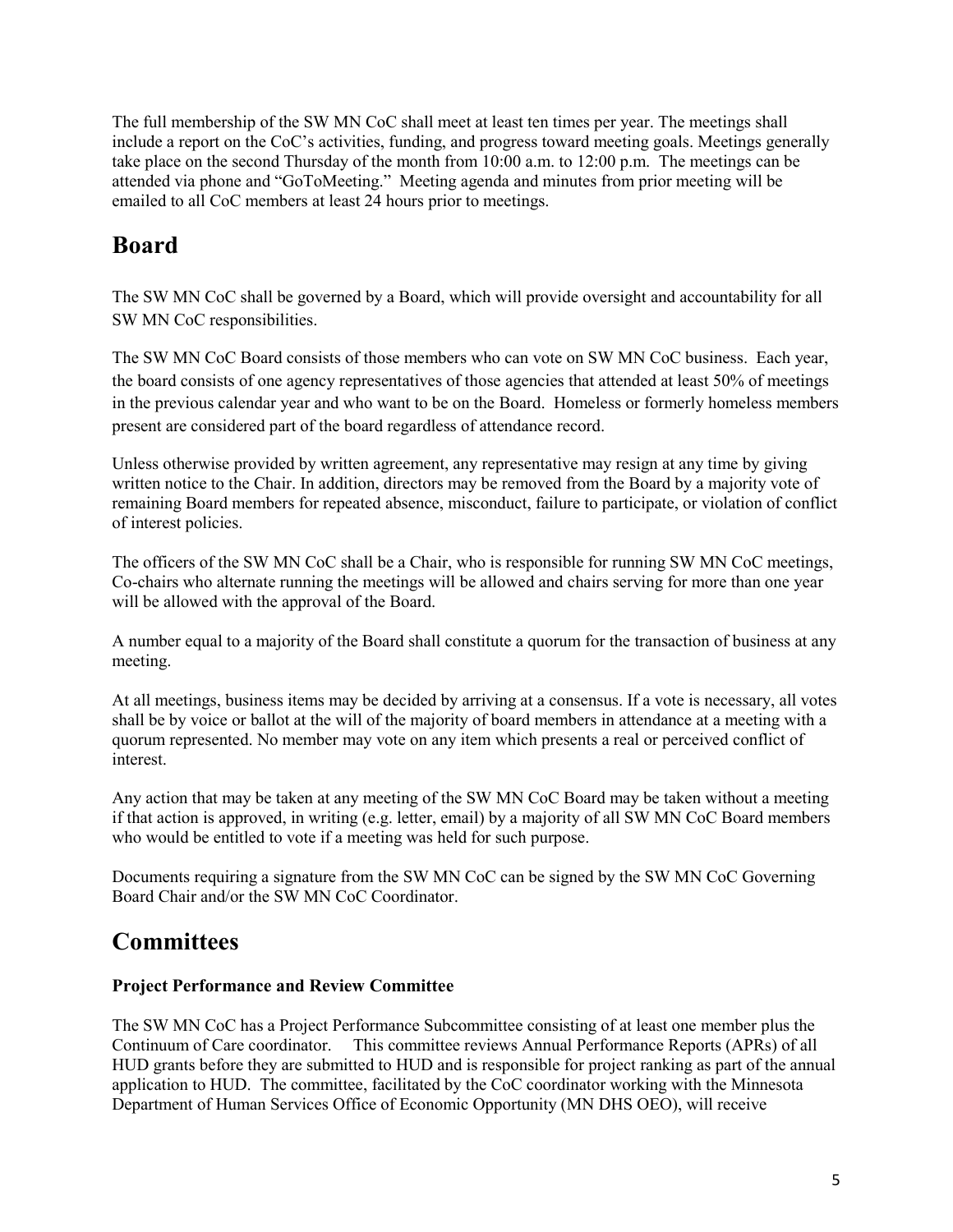performance outcome reports from HUD Emergency Solutions Grant grantees in the CoC at least once a year. If ESG grantee outcomes are not meeting performance goals, the CoC and MN DHS OEO will address concerns with the grantee and create an action plan to reach performance goals.

One member of the committee will change each January with the approval of the board, or the committee can continue with the same members with the approval of the board and the consent of committee members.

Other committees that provide reports to the SW MN Continuum of Care are:

- United Community Action Partnership Homeless and Hunger Task Force
- SW MN Adult Mental Health Consortium Governing Board
- Nobles County Community Concerns Committee
- Racial Equity Accountability Project Leadership Team

Board membership is not required for committee membership.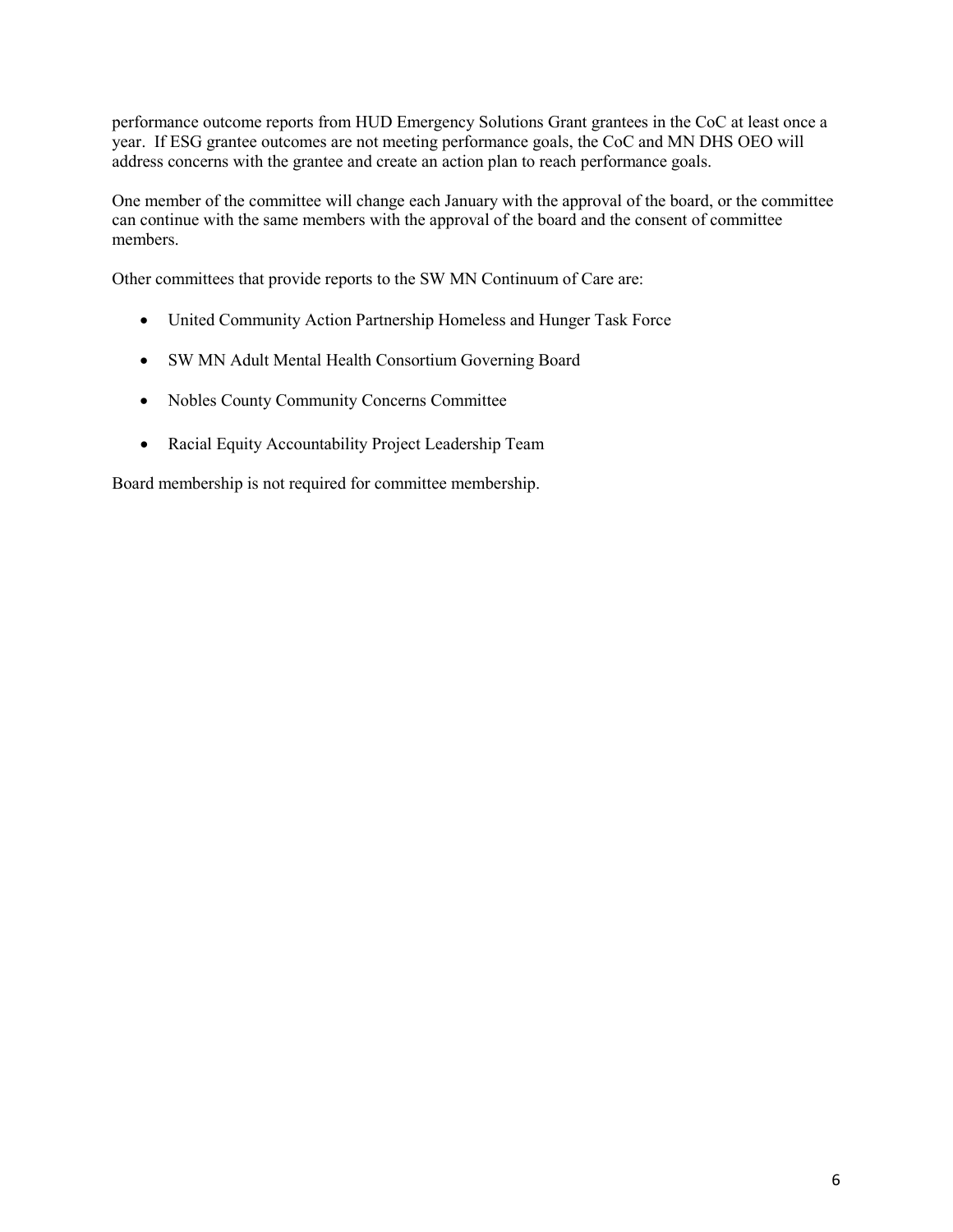# **POLICIES AND PROCEDURES**

## **CoC Project Reallocation, Ranking and Review Procedures**

At the January Annual Meeting, the availability of program funding via the annual HUD Notice of Funding Opportunity is discussed and all are informed of this opportunity. Grants may be considered for reallocation for any of the following reasons:

- 1. They have been underutilized and returned money to HUD.
- 2. They are underperforming.
- 3. They no longer meet the CoC's Priorities.

Drafts of project applications will be submitted to the CoC coordinator by a date set forth by the coordinator. The CoC Coordinator will email a Timeline to Project Completion within ten business days of the publication of the HUD CoC NOFA. The Project Performance subcommittee then meets at least two weeks before the NOFA application deadline to rank projects, if necessary. A scoring sheet, which has been approved by the CoC Board is used to rank projects. If a Committee member is from an agency that is having a project application ranked, then the CoC coordinator will find a replacement committee member for the purposes of the ranking meeting.

If the NOFO stipulates a Tier One and Tier Two Ranking System, the CoC's HMIS grant is always placed first in Tier One, and if a bonus grant is available and included in ranking, the bonus grant is placed at the bottom of Tier Two.

After project applications are ranked, the conclusions of the ranking meeting are presented to the CoC Governing Board. A ranking order for application submission will be voted on. Each board member will only have one vote for the ranking process. A substitute staff member of an agency may represent a committee member in the voting process. If a majority approves of the project ranking slate, then projects will be submitted in the order ranked. Typically, ranking is approved.

#### **Conflict of Interest**

Board members and other SW MN CoC agents must abide by the following rules in order to avoid conflicts of interest and promote public confidence in the integrity of the CoC and its processes. Failure to honor these rules will be grounds for removal from the Governing Board and any of its committees.

- Board Members and other SW MN CoC agents may not participate in or influence discussions or resulting decisions concerning the award of a grant or other financial benefit to:
	- o Any organization that they represent; or
	- o Any organization from which they derive income or anything of value.
	- o Whenever SW MN CoC board member have a financial interest or any other personal interest in a matter coming before the Board they must:
		- Fully disclose the nature of the interest; and
		- Withdraw from discussing, lobbying or voting on the matter.

Board and committee members must disclose if they have any conflicts of interest or potential conflicts of interest regarding any business included in the meeting's agenda.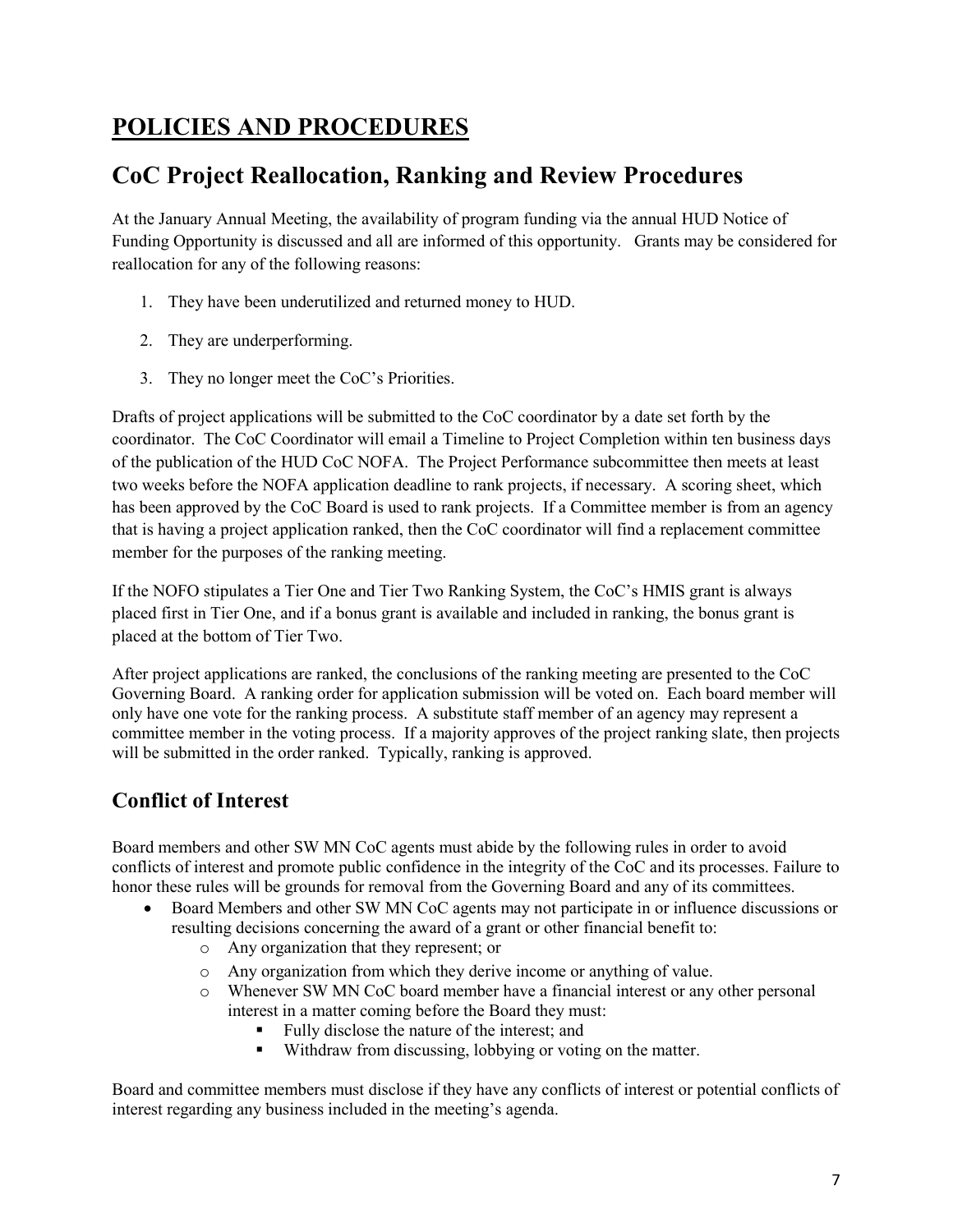Any matter in which Board Members have an actual or potential conflict of interest will be decided only by a vote of disinterested individuals. In addition, the minutes of any meeting at which such a vote is conducted must reflect the disclosure of interested board members' actual or potential conflicts of interest and their abstention.

No person with a conflict of interest may participate in the annual project ranking meeting of the project performance and review committee. For the purpose of this section only, a conflict of interest exists if:

- You are now, or within the last year have been, or have a current agreement to serve in the future as a Board member, staff member or paid consultant of an organization making a proposal for funding; or
- Any other circumstance exists which impedes your ability to objectively, fairly and impartially review and rank the proposals for funding.

### **HMIS**

- The Southwest Minnesota Continuum of Care is collaborates with the Institute for Community Alliances, Minnesota's HMIS State System Administrator, through a Memorandum of Understanding (MOU).
- The Southwest Minnesota Continuum of Care uses "Minnesota's HMIS Policies and Procedures" as the guide for our HMIS work. It can be found at<http://hmismn.org/administrative-documents/>
- As Domestic Violence service agencies are not to use the Minnesota HMIS system, those agencies provide de-identified statistics to the CoC on a quarterly basis. The statistics include, at minimum, number of households, adults and children served every six months.

## **Expectations of Homeless Assistance Providers within our CoC**

- Homeless Assistance Providers will help parents ensure that all children served are enrolled in school and connected to appropriate resources within the community.
- Case managers will systematically assist clients in completing applications for mainstream benefits, or connecting them to resources where they can receive this assistance.
- Homeless Assistance Providers supply transportation assistance and guidance to clients to attend mainstream benefit appointments, employment training or jobs.

# **Anti-discrimination Policy**

SW MN CoC Shelter and Housing Programs do not discriminate based on:

- Age
- Race
- Gender
- Color
- Religion
- Sex
- Disability
- Familial Status
- National Origin
- Creed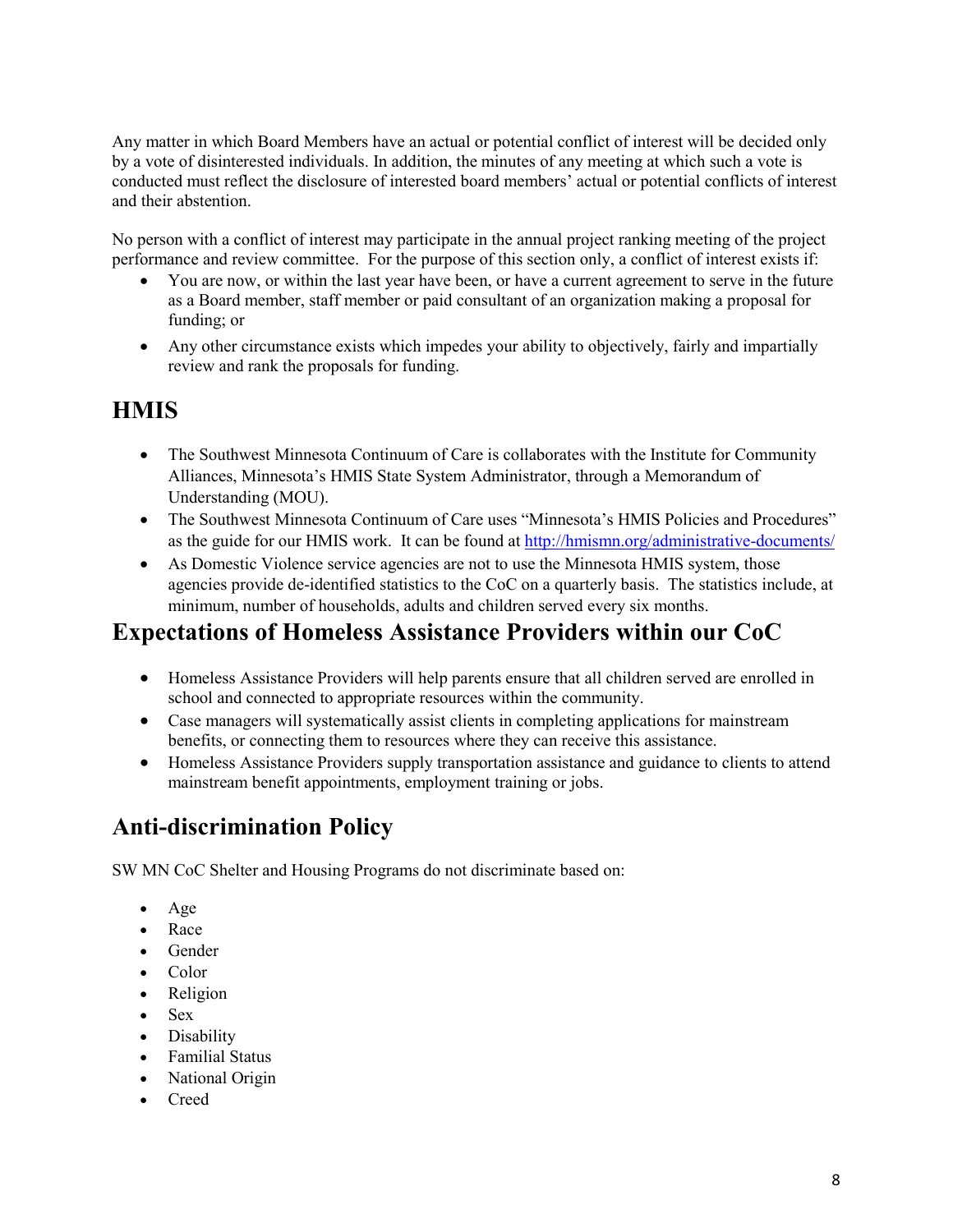- Sexual or Affectional Orientation
- Marital Status
- Receipt of Public Assistance

When entering shelter or housing, SW MN Shelter and Housing Programs do not separate family members based on any of the aforementioned classes.

SW MN CoC Shelter and Housing Programs do:

- Determine client eligibility for housing regardless of client's sexual orientation, gender identity, or marital status, and do not discriminate against clients because they do not conform to gender or sex stereotypes;
- Grant clients equal access to programs or facilities consistent with clients' gender identity, and provide your family with equal access;
- Never ask clients to provide anatomical or documentary (e.g. ID) information, physical, or medical evidence of gender identity; and
- Take non-discriminatory steps when necessary and appropriate to address privacy concerns raised by any residents or occupants.

At one CoC training per year, the CoC provides an annual training on the topic of, "how to effectively implement the Equal Access to Housing in HUD Programs Regardless of Sexual Orientation or Gender Identity, including Gender Identity Equal Access to Housing, Final Rule."

# **Priorities**

The SW MN CoC will:

- The SW MN COC shall prioritize for investment, permanent supportive housing projects dedicated to serving households that meet the definition of chronic homelessness, and, of the chronically homeless, our CoC shall prioritize those households with the longest histories of homelessness.
- Whenever possible, The SW MN COC will focus on homelessness problem solving to prevent homelessness via the existing resources of the client.
- THE SW MN COC shall prioritize for investment rapid re-housing projects that are able to move families and youth out of shelter and homelessness the most quickly.
- THE SW MN COC shall prioritize for investment, permanent housing projects (permanent supportive housing and rapid re-housing) that adopt a housing first, entry-tolerant approach to housing people experiencing homelessness.

#### **Order of Priority in CoC Program-funded Permanent Supportive Housing**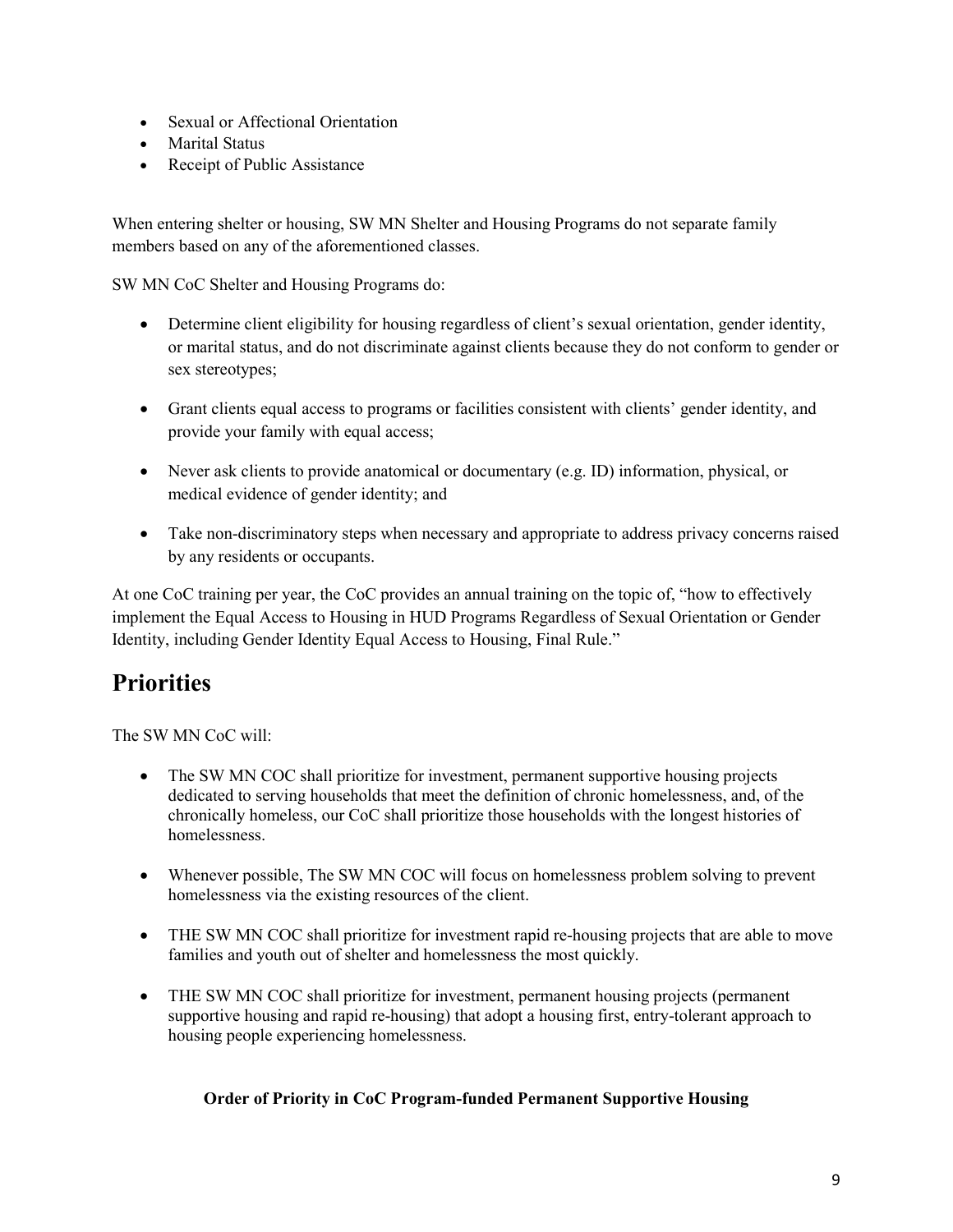- A. Order of Priority in CoC Program-funded Permanent Supportive Housing Beds Dedicated to Persons Experiencing Chronic Homelessness and Permanent Supportive Housing Prioritized for Occupancy by Persons Experiencing Chronic Homelessness
- (a) First Priority–Chronically Homeless Individuals and Families with the Longest History of Homelessness and with the Most Severe Service Needs.
- (b) Second Priority–Chronically Homeless Individuals and Families with the Longest History of Homelessness.
- (c) Third Priority–Chronically Homeless Individuals and Families with the Most Severe Service Needs.
- (d) Fourth Priority–All Other Chronically Homeless Individuals and Families.
- B. Order of Priority in Permanent Supportive Housing Beds Not Dedicated or Prioritized for Persons Experiencing Chronic Homelessness
- a) First Priority–Homeless Individuals and Families with a Disability with the Most Severe Service Needs.
- b) Second Priority–Homeless Individuals and Families with a Disability with a Long Period of Continuous or Episodic Homelessness.
- c) Third Priority–Homeless Individuals and Families with Disability Coming from Places Not Meant for Human Habitation, Safe Havens, or Emergency Shelters.
- d) Fourth Priority–Homeless Individuals and Families with a Disability Coming from Transitional Housing.

The most up-to-date Area Coordinated Entry System (ACES) Prioritization Policy is posted on the CoC's website: swmhp.org/communities-resources/continuum-of-care/

The Southwest MN Continuum of Care uses a single prioritization list for Coordinated Entry. The single prioritization list applies to the entire geographic region, all populations/subpopulations and must be used to fill all Transitional Housing (TH), Rapid-Rehousing (RRH), and Permanent Supportive Housing (PSH) units/vouchers dedicated to serving people experiencing homelessness. Goals are to help strategically and fairly target available resources and assure that those who are most vulnerable receive housing as quickly as possible. The Priority List is available in real-time and provides the household's multiple data points that show level of need, client choices, and eligibility

The SW MN CoC uses dynamic prioritization, a process wherein all available housing resources for persons experiencing homeless in the CoC are flexibly and immediately offered to the individuals who need them most acutely in that moment, regardless of whether the individuals might be better-served in the future by a type of program not presently available to them.

When a TH, RRH, or PSH unit or voucher becomes available, the real-time Priority List report is run from HMIS and reviewed. Variables such as unit size, location, and target population requirements are considered vis-à-vis client household number, counties of interest and special eligibility requirements. The list is pared down to those who would be both interested and eligible for the vacancy.

The term 'homeless refers' to Category 1 and Category 4 Definitions found [HERE.](https://www.hudexchange.info/resources/documents/HomelessDefinition_RecordkeepingRequirementsandCriteria.pdf) The term 'underage' refers to those under 18 years-old.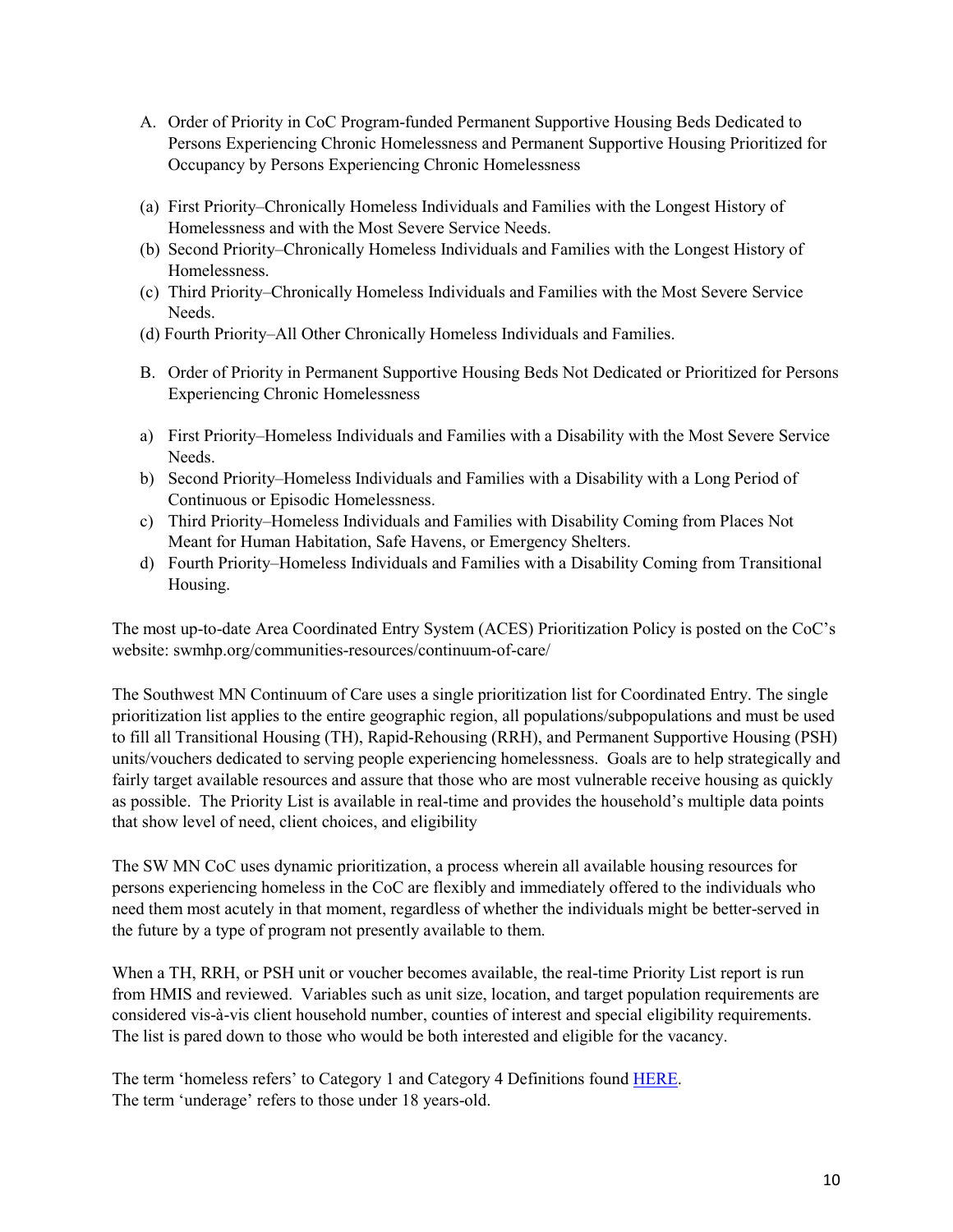'Doubled Up' refers to those sharing a dwelling temporarily but lacking a permanent place to live. Those 'Doubled Up' are not eligible for HUD programs, but can be eligible for some Minnesota-funded programs. Disabled means that any member of the household has a disability which meets the [HUD](https://www.hudexchange.info/faqs/2763/how-must-an-individual-or-head-of-households-qualifying-disability/)  [Documentation Requirements.](https://www.hudexchange.info/faqs/2763/how-must-an-individual-or-head-of-households-qualifying-disability/)

# **Family with children policies**

All homeless assistance projects within the SW MN COC region that serve households with children (shelter, transitional housing, rapid re-housing, and permanent supportive housing) will be expected to comply with the following policies:

- i. Ensure that all homeless families are informed that their children are able to maintain enrollment in school, per the federal HUD legislation.
- ii. Advocate for families with their school district to ensure that transportation is arranged (as needed).
- iii. Track school attendance for all children served within your program and help families to resolve any barriers that are contributing to the absences (as needed).
- iv. Assist families in developing education related goals for all family members when completing housing goal plans.
- v. Ensure that all family members are connected to relevant educational resources in the community.
- vi. Encourage and assist families with children ages 3-5 to apply for the Head Start Program and provide referrals to agencies that offer Head Start.

With exceptions for program eligibility requirements, SW MN CoC programs prohibit the denial of admission to or separation of any family members from other family members based on age, sex, gender or disability when entering shelter or housing.

# **Compliance with the Violence against Women Act (VAWA)**

All SW MN CoC housing programs for those experiencing homelessness (Transitional Housing, Rapid Rehousing and Permanent Supportive Housing) will comply with the Violence Against Women Act housing protections. Compliance with VAWA housing protections is described on the SW MN Continuum of Care Website [\(https://www.swmhp.org/communities-resources/continuum-of-care/\)](https://www.swmhp.org/communities-resources/continuum-of-care/)

## **HUD funded housing program environmental review requirements**

All Housing and Urban Development Funded Continuum of Care Housing Programs are required to work with the Minneapolis HUD Field Office to complete Environmental Reviews. Compliance with the Environmental Review Process is described here: [https://www.hudexchange.info/resource/4045/coc](https://www.hudexchange.info/resource/4045/coc-program-environmental-review-flow-chart/)[program-environmental-review-flow-chart/](https://www.hudexchange.info/resource/4045/coc-program-environmental-review-flow-chart/)

# **Approval of Governance Charter and Subsequent Amendments**

This Governance Charter and every subsequent amendment to it must be approved by a majority of SW MN CoC Board. In consultation with the Collaborative Applicant and the CoC Lead, the Board will review the Governance Charter annually and recommend changes to improve the functioning of the SW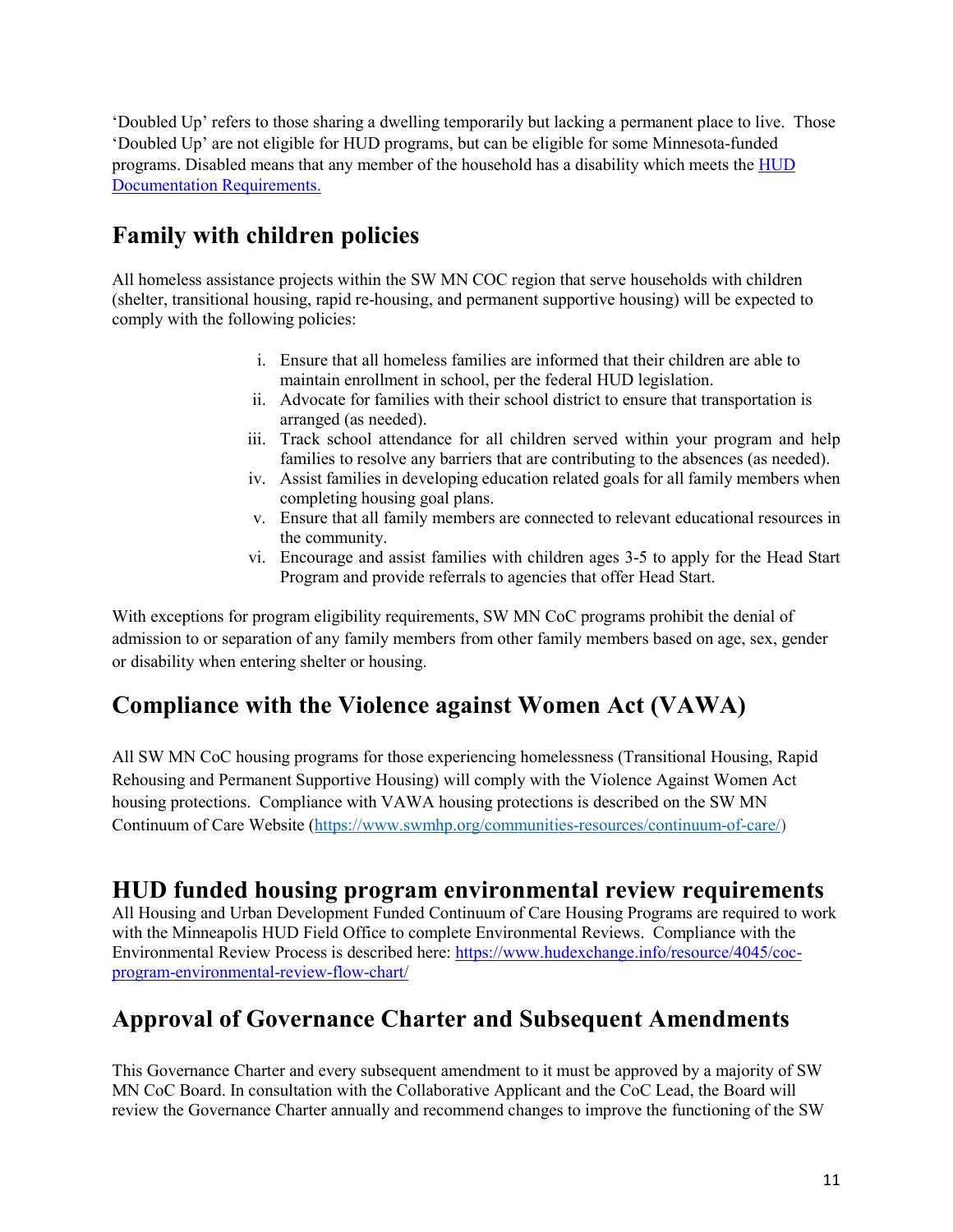MN CoC and maintain compliance with federal and state regulations. In addition, every five years, the Board will ratify the existing Governance Charter or approve proposed changes to the Governance Charter.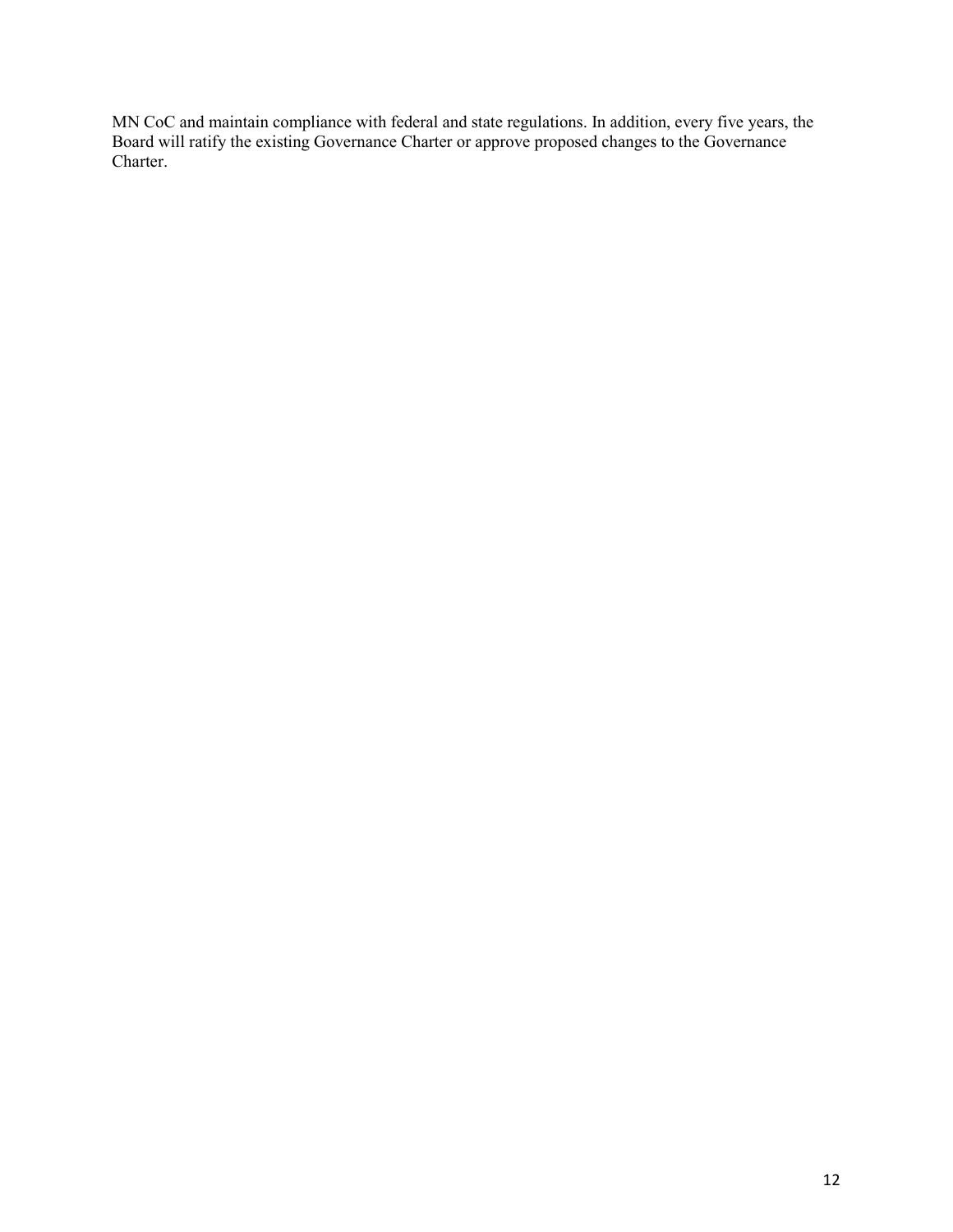# **Written Standards**

THE SW MN COC has developed written standards for all components within the SW MN COC region's homeless response system (including projects providing Continuum of Care assistance). All agencies that participate in the SW MN COC's coordinated assessment system (CoC-funded or otherwise) will be expected to adhere to the standards identified below.

| Component                                                            | <b>Homelessness Prevention</b>                                                                                                                                                                                                                                                                                                                                                                                                                                                                                                                                                                                                                                                                                                              |  |  |
|----------------------------------------------------------------------|---------------------------------------------------------------------------------------------------------------------------------------------------------------------------------------------------------------------------------------------------------------------------------------------------------------------------------------------------------------------------------------------------------------------------------------------------------------------------------------------------------------------------------------------------------------------------------------------------------------------------------------------------------------------------------------------------------------------------------------------|--|--|
| <b>Programs</b>                                                      | Family Homeless Prevention and Assistance Program (All 18 Counties), Emergency<br>Solutions Rapid Rehousing Grant (Heartland and Western Counties), Salvation Army (All<br>Counties), County or Family Services Emergency Assistance (All Counties)                                                                                                                                                                                                                                                                                                                                                                                                                                                                                         |  |  |
| <b>Description of</b>                                                | Basic services and/or financial assistance to help resolve, not postpone, housing crisis                                                                                                                                                                                                                                                                                                                                                                                                                                                                                                                                                                                                                                                    |  |  |
| Component                                                            |                                                                                                                                                                                                                                                                                                                                                                                                                                                                                                                                                                                                                                                                                                                                             |  |  |
| <b>Policies for Client</b><br>Eligibility &<br><b>Prioritization</b> | Each program has specific rules and guidelines, but all share these requirements:<br>$\bullet$<br>Low income, often defined as below 200% of federal poverty guidelines<br>٠<br>Minnesota Residence<br>$\bullet$<br>No other means to resolve crisis, such as support network<br>$\bullet$<br>Resolvable with limited assistance<br>$\bullet$<br>One-time assistance or assistance available every 12 to 18 months. Agencies have<br>$\bullet$<br>discretion to assist more frequently on a case by case basis.<br>Facing housing crisis or other crisis that is jeopardizing their housing stability<br>$\bullet$<br>Not homeless, but imminently at risk of becoming homeless<br>$\bullet$<br>Limited experience with housing instability |  |  |
| <b>Prevention Service Set</b>                                        |                                                                                                                                                                                                                                                                                                                                                                                                                                                                                                                                                                                                                                                                                                                                             |  |  |
|                                                                      | Landlord mediation and/or household mediation.<br>$\bullet$                                                                                                                                                                                                                                                                                                                                                                                                                                                                                                                                                                                                                                                                                 |  |  |
| <b>Procedures</b>                                                    | Financial management assistance, with a cap on assistance.<br>$\bullet$                                                                                                                                                                                                                                                                                                                                                                                                                                                                                                                                                                                                                                                                     |  |  |
| (Services Offered)                                                   | Case Management<br>$\bullet$                                                                                                                                                                                                                                                                                                                                                                                                                                                                                                                                                                                                                                                                                                                |  |  |
|                                                                      | <b>Benefits Assistance</b><br>$\bullet$                                                                                                                                                                                                                                                                                                                                                                                                                                                                                                                                                                                                                                                                                                     |  |  |
|                                                                      | Referral to SOAR services when appropriate.<br>٠                                                                                                                                                                                                                                                                                                                                                                                                                                                                                                                                                                                                                                                                                            |  |  |
| Performance                                                          | 75% of households will not become homeless due to assistance.<br>$\bullet$                                                                                                                                                                                                                                                                                                                                                                                                                                                                                                                                                                                                                                                                  |  |  |
| <b>Standards</b>                                                     | 80% of households will not return to homeless prevention programs.<br>٠                                                                                                                                                                                                                                                                                                                                                                                                                                                                                                                                                                                                                                                                     |  |  |

| Component                                                   | <b>Basic Shelter</b>                                                                               |  |  |
|-------------------------------------------------------------|----------------------------------------------------------------------------------------------------|--|--|
| <b>Programs</b>                                             | Salvation Army Vouchers, Ministerial Association Vouchers                                          |  |  |
| <b>Description of</b>                                       | No frills shelter providing low services for emergency shelter needs usually limited to less       |  |  |
| Component                                                   | than one week.                                                                                     |  |  |
| <b>Policies for Client</b>                                  | Homeless by Minnesota definition (doubled up or unsheltered)<br>٠                                  |  |  |
| Eligibility $\&$                                            | Non-diverted households with no ability to resolve housing crisis<br>$\bullet$                     |  |  |
| Prioritization                                              |                                                                                                    |  |  |
| Basic Service Set (see below)<br>٠                          |                                                                                                    |  |  |
| <b>Procedures</b>                                           | 24 hour or overnight (hours of operation may vary, but clients will be expected to be<br>$\bullet$ |  |  |
| (Services Offered)<br>out finding solutions during the day) |                                                                                                    |  |  |
|                                                             | Time-limited<br>٠                                                                                  |  |  |
| <b>Performance</b>                                          | 100% assessed at program entry<br>٠                                                                |  |  |
| <b>Standards</b>                                            |                                                                                                    |  |  |
| Component                                                   | <b>Service Shelter</b>                                                                             |  |  |
| <b>Programs</b>                                             | The Refuge, service-enriched motel vouchers, Family Promise                                        |  |  |
| <b>Description of</b>                                       | Service enriched shelter for those awaiting housing placement, usually limited to $30 - 60$        |  |  |
| Component                                                   | days.                                                                                              |  |  |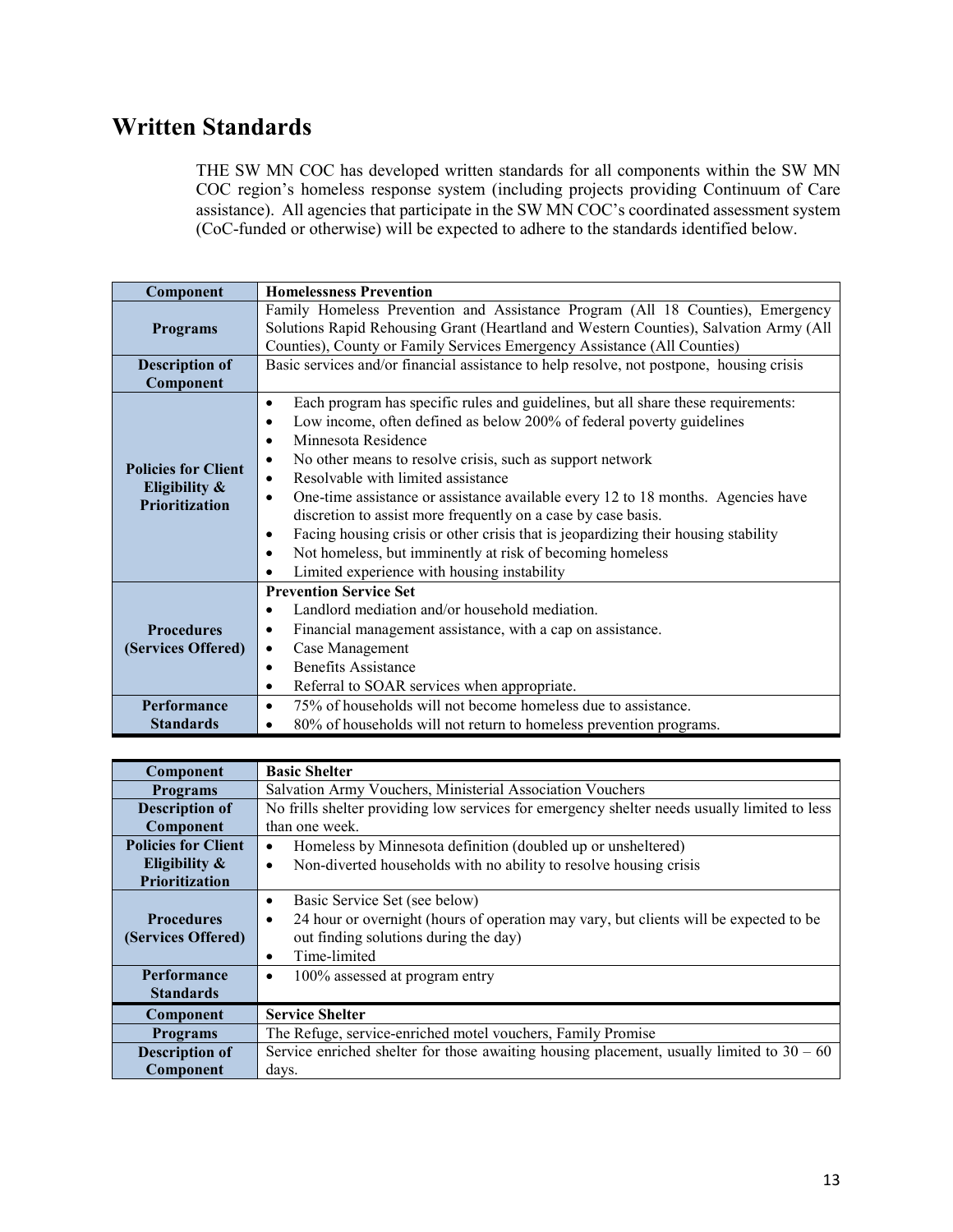| <b>Policies for Client</b>                                                                            | Homeless by Minnesota Homeless Definition, HUD definition for Rapid Rehousing<br>$\bullet$ |  |  |
|-------------------------------------------------------------------------------------------------------|--------------------------------------------------------------------------------------------|--|--|
| Eligibility $\&$                                                                                      | Non-diverted households with no ability to resolve housing crisis<br>$\bullet$             |  |  |
| <b>Prioritization</b>                                                                                 | Households assessed to require shelter while awaiting placement<br>$\bullet$               |  |  |
| <b>Procedures</b>                                                                                     | Basic Shelter Service Set<br>$\bullet$                                                     |  |  |
| (Services Offered)                                                                                    | <b>Enriched Shelter Service Set</b><br>$\bullet$                                           |  |  |
| Performance                                                                                           | Ideal: 80% exit to transitional or permanent housing within 30 days.<br>$\bullet$          |  |  |
| <b>Standards</b>                                                                                      |                                                                                            |  |  |
| Component                                                                                             | <b>Victim Services Shelters</b>                                                            |  |  |
|                                                                                                       | Agencies using site-based shelter or motel vouchers: Safe Avenues, Women's Rural           |  |  |
| Advocacy Program, Southwest Crisis Center, McLeod Alliance for Victims of Domestic<br><b>Programs</b> |                                                                                            |  |  |
| Violence                                                                                              |                                                                                            |  |  |
| <b>Description of</b>                                                                                 | Service enriched shelter or motel voucher for those fleeing domestic violence, sexual      |  |  |
| Component                                                                                             | trafficking, and/or sexual abuse                                                           |  |  |
| <b>Policies for Client</b>                                                                            | Recent victim of domestic violence, trafficking, or sexual abuse<br>$\bullet$              |  |  |
| Eligibility $\&$                                                                                      |                                                                                            |  |  |
| <b>Prioritization</b>                                                                                 |                                                                                            |  |  |
|                                                                                                       | Crisis Intervention Services and Safety Planning<br>$\bullet$                              |  |  |
|                                                                                                       | Case Management and Personal Advocacy<br>٠                                                 |  |  |
|                                                                                                       | Enriched Shelter Service Set (see below)<br>$\bullet$                                      |  |  |
| Domestic or sexual violence advocacy services<br><b>Procedures</b><br>$\bullet$                       |                                                                                            |  |  |
| (Services Offered)                                                                                    | <b>Support Groups</b><br>٠                                                                 |  |  |
|                                                                                                       | Referral to Child Protection<br>$\bullet$                                                  |  |  |
|                                                                                                       | Legal and Criminal Justice Advocacy<br>٠                                                   |  |  |
|                                                                                                       | Referrals to local services as needed<br>٠                                                 |  |  |
| <b>Performance</b>                                                                                    | Ideal: 80% exit to transitional or permanent housing within 60 days<br>$\bullet$           |  |  |
| <b>Standards</b>                                                                                      |                                                                                            |  |  |

| Component                  | <b>Rehousing Assistance</b>                                                               |                                                   |  |
|----------------------------|-------------------------------------------------------------------------------------------|---------------------------------------------------|--|
|                            | Family Homeless Prevention and Assistance Program (all counties), , Minnesota Assistance  |                                                   |  |
| <b>Programs</b>            | Council for Veterans                                                                      |                                                   |  |
| <b>Description of</b>      | Low/moderate and short-term services and/or financial assistance to exit homelessness     |                                                   |  |
| Component                  |                                                                                           |                                                   |  |
|                            | Homeless ( $FHPAP = MN$ Homeless, ESG RRH = HUD Homeless)<br>$\bullet$                    |                                                   |  |
|                            | Low Income, sometimes defined as current income between 50% and 200% of area<br>$\bullet$ |                                                   |  |
|                            | median income                                                                             |                                                   |  |
| <b>Policies for Client</b> | Potential for family/community support<br>٠                                               |                                                   |  |
| Eligibility &              | Evidence of potential to become gainfully employed<br>٠                                   |                                                   |  |
| Prioritization             | Low-Moderate barriers<br>$\bullet$                                                        |                                                   |  |
|                            | Stable housing history<br>٠                                                               |                                                   |  |
|                            | Lower overall needs than those needing permanent supportive housing<br>٠                  |                                                   |  |
|                            | First time (or almost first time) homeless                                                |                                                   |  |
|                            | Services Menu of services may include:                                                    | Financial assistance may include:                 |  |
|                            | <b>Employment Services</b><br>$\bullet$                                                   | Shallow rent assistance for up 3-<br>$\bullet$    |  |
|                            | Housing Search<br>٠                                                                       | months for HHs with moderate earned               |  |
|                            | Legal                                                                                     | income (client responsible to pay 30%             |  |
|                            | Connection to mainstream/community                                                        | of income)                                        |  |
| <b>Procedures</b>          | resources                                                                                 | Tiered rent assistance for up to 3-6<br>$\bullet$ |  |
| (Services Offered)         |                                                                                           | months for HHs with no/low earned                 |  |
|                            |                                                                                           | income (client responsible to pay 30%             |  |
|                            |                                                                                           | of income)                                        |  |
|                            |                                                                                           | Damage deposit<br>٠                               |  |
|                            |                                                                                           | Application fees<br>٠                             |  |
|                            |                                                                                           | Furniture/moving                                  |  |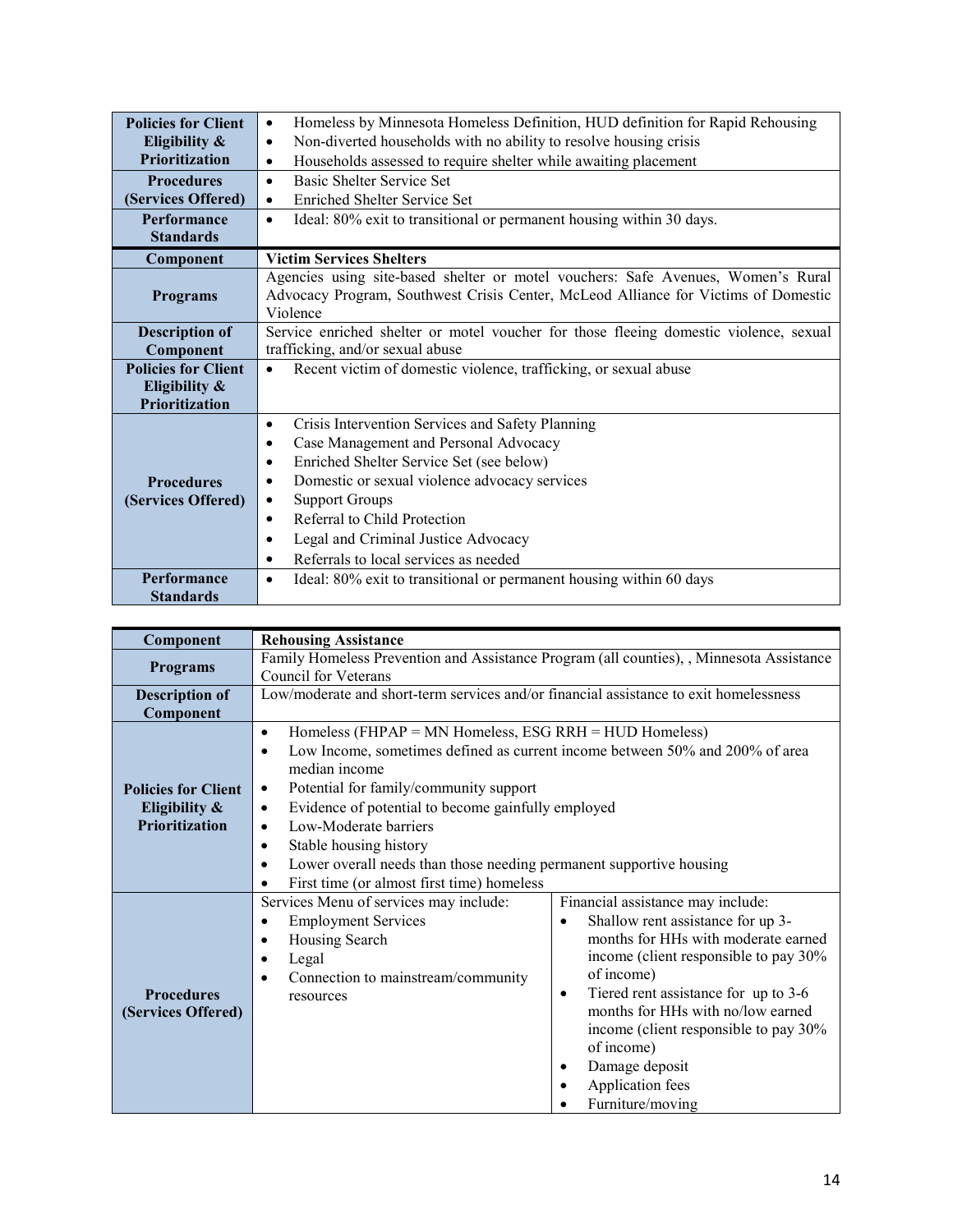| Performance      | 80% exit services/assistance to permanent housing within 0-6 months (transition in |
|------------------|------------------------------------------------------------------------------------|
| <b>Standards</b> | place)                                                                             |
|                  | 85% of households served will not return to shelter                                |

| Component                                                            | <b>Rapid Rehousing, Transitional Housing</b>                                                                                                                                                                                                                                                                                                                                                                                                                                                                                                                                                                                                                                                                                                                                                                                                                                                                                                                                                                                                             |  |  |
|----------------------------------------------------------------------|----------------------------------------------------------------------------------------------------------------------------------------------------------------------------------------------------------------------------------------------------------------------------------------------------------------------------------------------------------------------------------------------------------------------------------------------------------------------------------------------------------------------------------------------------------------------------------------------------------------------------------------------------------------------------------------------------------------------------------------------------------------------------------------------------------------------------------------------------------------------------------------------------------------------------------------------------------------------------------------------------------------------------------------------------------|--|--|
| <b>Programs</b>                                                      | State Scattered Site Transitional Housing (Prairie Five, SMOC, HCAA, and Lutheran Social<br>Services), Federal Scattered Site Rapid Rehousing (Heartland and Western), Emergency<br>Solutions Grant Rapid Rehousing (Heartland and Western Counties), Overcomers<br>International (Matthew and Timothy House, Project Turnabout Women's 1/2 way house /<br>(Grace Place?), Life Right, Bridges and Bridges to Bridges,                                                                                                                                                                                                                                                                                                                                                                                                                                                                                                                                                                                                                                   |  |  |
| <b>Description of</b>                                                | Time-limited (e.g. one year for federal programs), Moderate/Intensive, low-compliance                                                                                                                                                                                                                                                                                                                                                                                                                                                                                                                                                                                                                                                                                                                                                                                                                                                                                                                                                                    |  |  |
| Component                                                            | services accompanied with rental subsidy                                                                                                                                                                                                                                                                                                                                                                                                                                                                                                                                                                                                                                                                                                                                                                                                                                                                                                                                                                                                                 |  |  |
| <b>Policies for Client</b><br>Eligibility &<br><b>Prioritization</b> | Income limits (e.g. income below 185% of Federal Poverty Guidelines for state<br>$\bullet$<br>programs)<br>Willingness to participate in case management, goal-setting and work on self-<br>$\bullet$<br>sufficiency<br>Demonstrated ability to pay rent in future months<br>$\bullet$<br>Homelessness or in a crisis that will result in homelessness<br>$\bullet$<br>In federal programs, the participant's contribution is calculated as the higher (RA) of<br>$\bullet$<br>30% of their adjusted monthly gross income or 10% of their monthly gross income.<br>Except for youth, state TH requires participants to pay 25%-30% of household income<br>$\bullet$<br>toward rent in state programs.<br>Assistance is time-limited: for example up to 12 months in federal programs.<br>$\bullet$<br>Potential for family/community support<br>$\bullet$<br>Evidence of potential to become gainfully employed<br>$\bullet$<br>For clients with moderate barriers, lower overall needs than those needing permanent<br>$\bullet$<br>supportive housing. |  |  |
| <b>Procedures</b><br>(Services Offered)                              | Supportive Housing Basic Service Set<br>Financial assistance may include:<br>rent assistance for up to 6-24 months<br>$\bullet$<br>for HHs with moderate barriers and<br>no/low earned income (client<br>responsible to pay 30% of income)<br>Damage deposit<br>$\bullet$<br>Application fees<br>Furniture/moving<br>Tenant based rental assistance                                                                                                                                                                                                                                                                                                                                                                                                                                                                                                                                                                                                                                                                                                      |  |  |
| Performance                                                          | 80% exit to permanent housing within 12 months 85% of households served will not<br>$\bullet$                                                                                                                                                                                                                                                                                                                                                                                                                                                                                                                                                                                                                                                                                                                                                                                                                                                                                                                                                            |  |  |
| <b>Standards</b>                                                     | return to shelter                                                                                                                                                                                                                                                                                                                                                                                                                                                                                                                                                                                                                                                                                                                                                                                                                                                                                                                                                                                                                                        |  |  |

| <b>Component</b>      | <b>Permanent Supportive Housing</b>                                                                                                                                                                                                                                                                                                                                                                                                                                                                                                                                     |  |
|-----------------------|-------------------------------------------------------------------------------------------------------------------------------------------------------------------------------------------------------------------------------------------------------------------------------------------------------------------------------------------------------------------------------------------------------------------------------------------------------------------------------------------------------------------------------------------------------------------------|--|
| <b>Programs</b>       | Westwind Townhomes, Heartland, Lutheran Social Services Permanent Supportive<br>Housing for Youth, United Community Action Safe at Home and PSH M&M Kandi,<br>Country View Place, Kandiyohi County Housing and Redevelopment Authority Country<br>View Place, Scattered Site CoC Vouchers, Southwestern Mental Health Center Scattered-<br>Site HUD vouchers,<br>State Long-Term Homeless: Viking Terrace, Nobles Square, New Castle Townhomes,<br>Westwind Townhomes, Southwest Minnesota Housing Partnership Ending Long-Term<br>Homelessness Housing Voucher Program |  |
| <b>Description of</b> | Permanent supportive housing with services                                                                                                                                                                                                                                                                                                                                                                                                                                                                                                                              |  |
| Component             |                                                                                                                                                                                                                                                                                                                                                                                                                                                                                                                                                                         |  |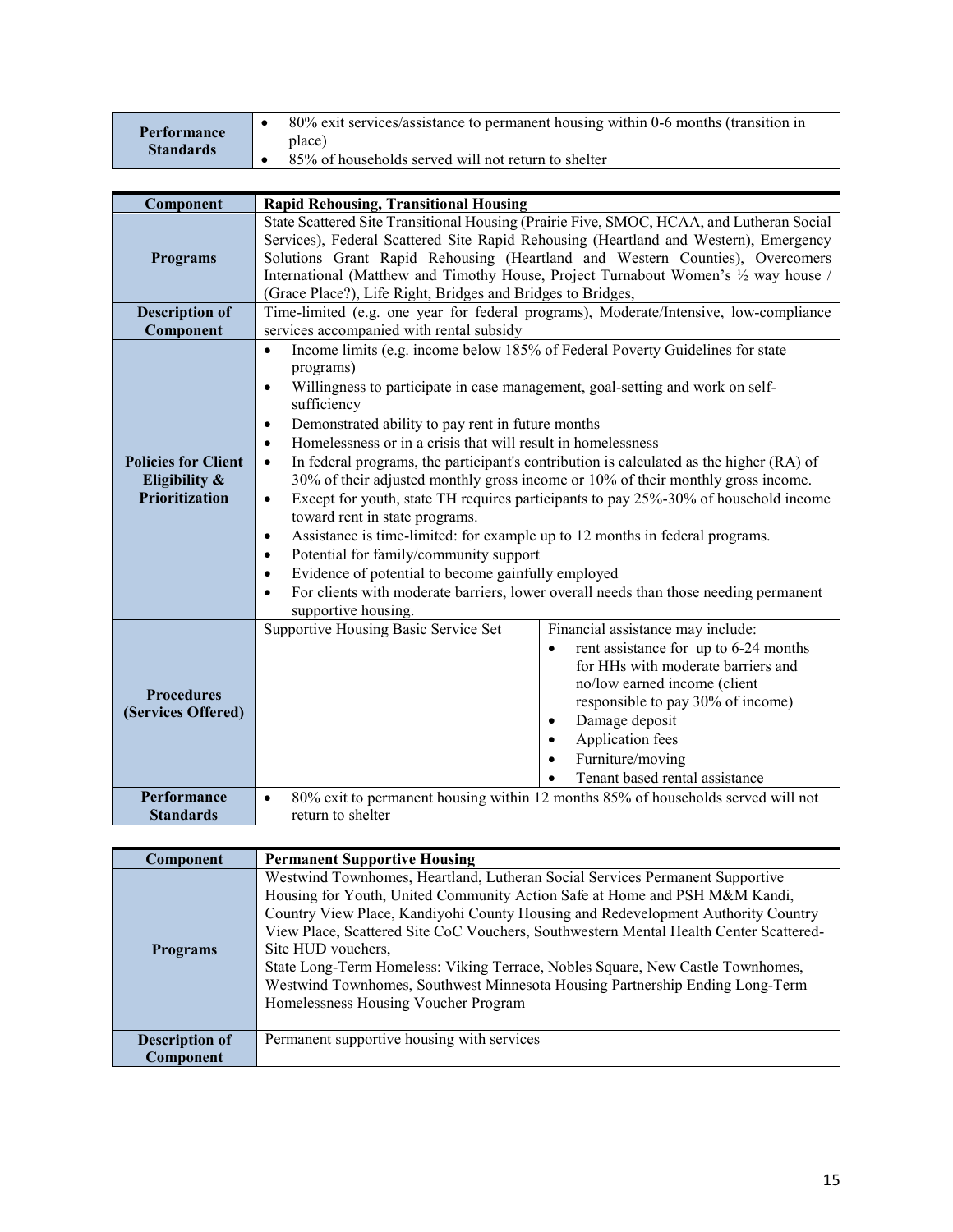|                                                                                      | Restricted to those below a certain income (e.g. 60% area median income for state<br>٠                                                                                                  |  |  |
|--------------------------------------------------------------------------------------|-----------------------------------------------------------------------------------------------------------------------------------------------------------------------------------------|--|--|
|                                                                                      | long-term homeless unit. When federal and state funding are layered, eligibility for<br>both programs is required.                                                                      |  |  |
|                                                                                      | In federal programs, the participant's contribution is calculated as the lower of 30% of<br>$\bullet$<br>their adjusted monthly gross income or 10% of their monthly gross income. With |  |  |
| <b>Policies for Client</b>                                                           | rental asst., it is the higher of the two.                                                                                                                                              |  |  |
| Eligibility &                                                                        | In state programs, clients typically pay 30% of gross income toward rent and utilities.<br>٠                                                                                            |  |  |
| <b>Prioritization</b><br>Limited, lack or poor family/community support<br>$\bullet$ |                                                                                                                                                                                         |  |  |
|                                                                                      | Limited potential to become gainfully employed<br>$\bullet$                                                                                                                             |  |  |
|                                                                                      | Clients usually have significant/multiple barriers, such as long-term/chronic<br>$\bullet$                                                                                              |  |  |
|                                                                                      | homeless, extended periods of homelessness, recidivism, disability. Some programs                                                                                                       |  |  |
|                                                                                      | require a disability.                                                                                                                                                                   |  |  |
|                                                                                      | Poor/no rental history<br>٠                                                                                                                                                             |  |  |
| <b>Procedures</b>                                                                    | Rental assistance<br>٠                                                                                                                                                                  |  |  |
| (Services Offered)                                                                   | Supportive Housing Basic Service Set.<br>$\bullet$                                                                                                                                      |  |  |
|                                                                                      | 80% maintain PSH for greater than six months.<br>$\bullet$                                                                                                                              |  |  |
|                                                                                      | 54% Increase income from non-employment sources.<br>٠                                                                                                                                   |  |  |
| <b>Performance</b>                                                                   | 56% Increase mainstream benefits                                                                                                                                                        |  |  |
| <b>Standards</b>                                                                     | 20% increase employment income<br>٠                                                                                                                                                     |  |  |
|                                                                                      | 85% of households served will not return to shelter                                                                                                                                     |  |  |

## **Definitions**

- HUD Homeless: On the street, in a shelter, or living in a place not meant for human habitation. Those who are in transitional housing and who entered transitional housing from the street, in a shelter, or living in a place not meant for human habitation retain their HUD homeless status. Also, those fleeing or attempting to flee domestic violence.
- HUD Chronically Homeless: HUD homeless for one year continuously or four times in the previous three years and having a disability.
- MN Homeless: A household lacking a fixed, adequate night time residence (includes HUD homeless and 'doubled up').
- MN Long-Term Homeless (LTH): The long-term homeless definition required for eligibility is individuals, unaccompanied youth, or families with children who lack a permanent place to live continuously for a year or more or at least four times in the past three years.

### **Service Sets**

#### **SHELTER**

*Basic Service Set* – the set of services that is recommended to be available for all households who enter shelter

- Connection to Food Support
- Bed
- Showers
- Laundry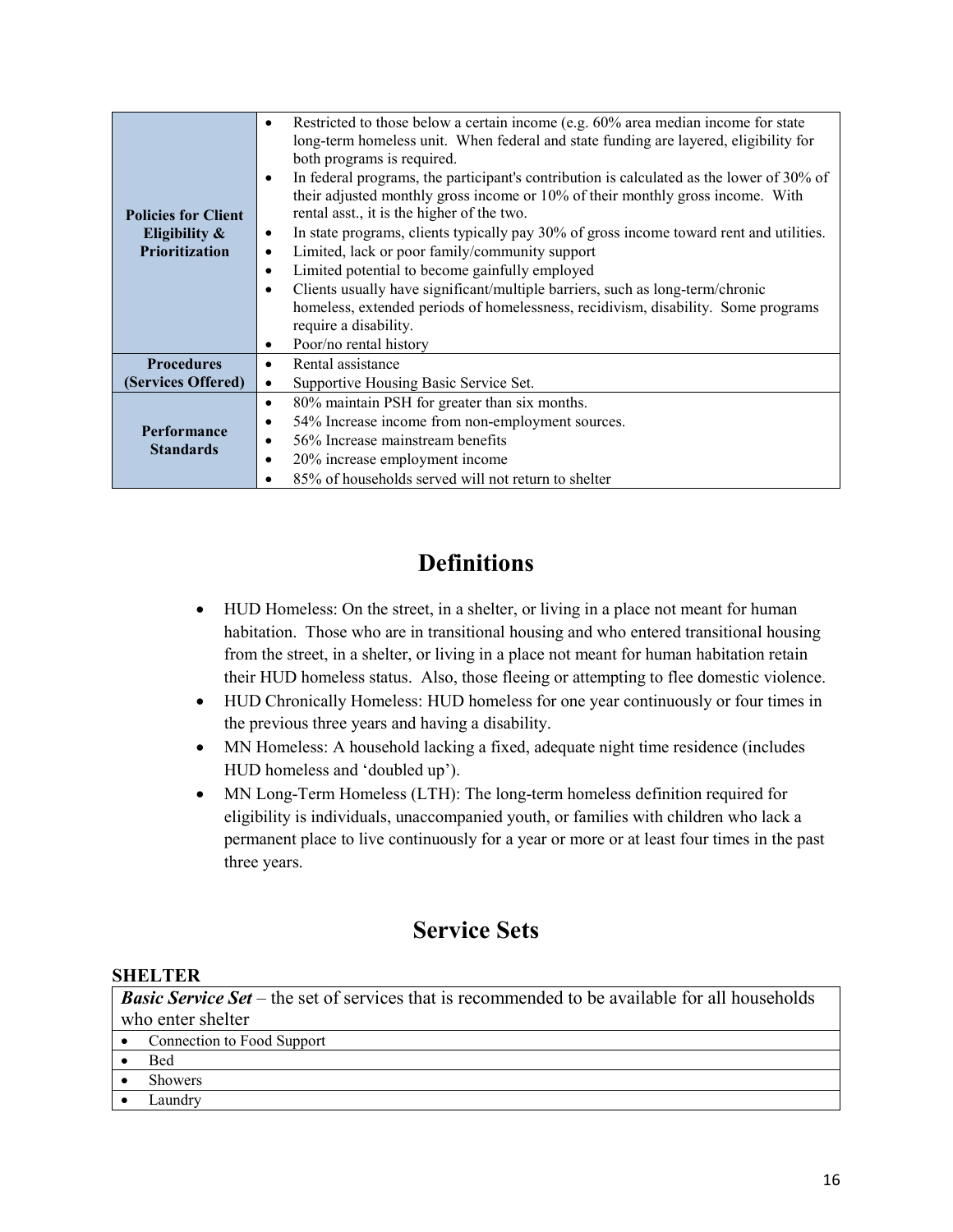- Busing to schools<br>• Phones
- Phones

*Enriched Service Set* – the set of services that is recommended to be available for all households who enter shelter

- Case management
- MH services
- Childcare
- Headstart
- Employment Assistance
- Children/family activities

#### **SUPPORTIVE HOUSING**

| <b>Basic Service Set</b> – the set of services that is recommended to be available for all households |                                              |  |  |
|-------------------------------------------------------------------------------------------------------|----------------------------------------------|--|--|
| needing supportive housing.                                                                           |                                              |  |  |
| Access                                                                                                |                                              |  |  |
| In-reach Outreach Engagement Benefits<br>$\bullet$                                                    |                                              |  |  |
| Assistance                                                                                            |                                              |  |  |
| Case management                                                                                       |                                              |  |  |
| Assessment                                                                                            | Coordination                                 |  |  |
| Plan development<br>$\bullet$                                                                         | Monitoring                                   |  |  |
| Connection<br>$\bullet$                                                                               | Personal Advocacy                            |  |  |
| Family Specific Services                                                                              |                                              |  |  |
| Family Reunification Services<br>$\bullet$                                                            |                                              |  |  |
| Parenting<br>$\bullet$                                                                                |                                              |  |  |
| <b>Housing Supports</b>                                                                               |                                              |  |  |
| Finding housing<br>$\bullet$                                                                          | New tenant orientation and move-in           |  |  |
| Applying for housing and advocating with landlord<br>$\bullet$                                        | assistance                                   |  |  |
| to take someone who maybe screened out of housing                                                     | Tenancy supports<br>٠                        |  |  |
| <b>Rental Subsidies</b><br>$\bullet$                                                                  | Support for children and youth<br>$\bullet$  |  |  |
| Securing household supplies and furniture and other<br>$\bullet$                                      | Eviction prevention<br>$\bullet$             |  |  |
| necessities                                                                                           | Front desk services<br>$\bullet$             |  |  |
| Independent Living Skills                                                                             |                                              |  |  |
| Transportation                                                                                        |                                              |  |  |
| Education / Employment                                                                                |                                              |  |  |
| <b>School Connections</b><br>$\bullet$                                                                | Opportunities and access to GED, 2 year or   |  |  |
| Access to Social Support<br>٠                                                                         | 4 year degree programs                       |  |  |
| Truancy Intervention<br>$\bullet$                                                                     | Supported employment                         |  |  |
| Access to Academic Support<br>$\bullet$                                                               | Childcare resources                          |  |  |
| Safety                                                                                                |                                              |  |  |
| Domestic Abuse Services                                                                               | Child Protection Assessment and<br>$\bullet$ |  |  |
| Crisis Planning and Intervention                                                                      | appropriate follow-through                   |  |  |
|                                                                                                       | Legal Advocacy                               |  |  |
| <b>Financial Management</b>                                                                           |                                              |  |  |
| Budgeting<br>$\bullet$                                                                                | Financial education services                 |  |  |
| Benefit assistance<br>$\bullet$                                                                       | Legal advocacy                               |  |  |
| Self-determination / Life Satisfaction                                                                |                                              |  |  |
| Recreation<br>$\bullet$                                                                               | Parenting                                    |  |  |
| Social Support<br>٠                                                                                   | <b>Support Groups</b>                        |  |  |
| Community Involvement / Integration<br>$\bullet$                                                      |                                              |  |  |